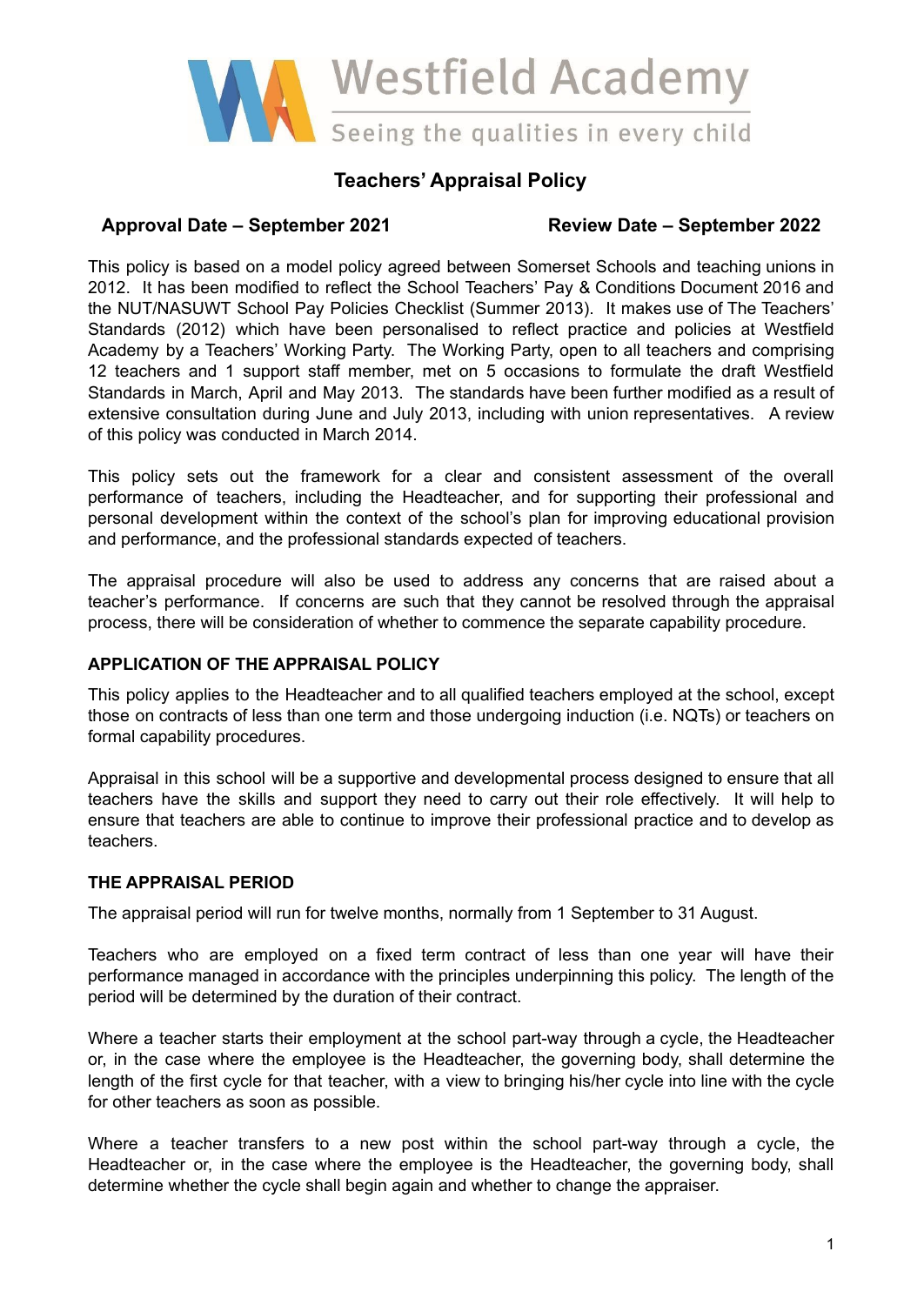#### **APPOINTING APPRAISERS**

All appraisers of teachers, other than those appraising Principals/Headteachers, will be qualified teachers suitably trained in the appraisal process *2* .

#### **1) Headteacher**

The Headteacher will be appraised by the Governing Body. The Governing Body will appoint an external adviser to provide advice and support in relation to the management and review of the performance of the Headteacher. The external adviser will have a proven expertise in appraisal of Principals/Headteachers and will have no professional or personal connection with the Headteacher.

The task of appraising the Headteacher, including the setting of objectives, will be delegated to a sub-group normally consisting of 3 members of the Governing Body.

Where the Headteacher is of the opinion that any of the governors appointed by the governing body is unsuitable to act as his appraiser, he may submit a written request for that governor to be replaced, stating the reasons for the request.

#### **2) Teachers**

The appraisal of each teacher will be carried out by their line manager, Head of Department or Deputy Head of Department. Where teachers have an objection to the Headteacher's choice of appraiser, their concerns will be carefully considered and, where appropriate, the Headteacher will identify another appraiser. All appraisers appointed by the Headteacher will be qualified teachers and will have current or recent teaching experience. The appraiser would normally be a subject leader.

Due regard must be paid to the workload of appraisers when decisions about the choice of appraisers for teachers are made. Appropriate working time must be made available for appraisers to carry out their role, whatever the number of appraisees.

Where it becomes apparent that the appraiser appointed by the Headteacher will be absent for the majority of the appraisal cycle, the Headteacher may perform those duties himself or delegate those duties to another teacher for the duration of that absence.

If the Headteacher appoints an appraiser who is not the teacher's subject leader, the appraiser to whom he delegates those duties will have an appropriate position in the staffing structure, together with the necessary background knowledge, skills and training to undertake the role.

#### **SETTING OBJECTIVES**

The Headteacher's objectives will be set by the Appraisal sub-group of the Governing Body after consultation with the external adviser and the Headteacher.

Objectives for each teacher will be set before or as soon as practicable after the start of each appraisal period. The objectives set will be Specific, Measurable *1* , Achievable, Realistic and Time-bound, and will be appropriate to the context of the appraisee's work, their role and level of experience and their performance in relation to The Westfield Standards (Appendix 2). In setting the objectives, appraisers will have regard to what can reasonably be expected in the context of roles, responsibilities and experience, consistent with the school's strategy for achieving a reasonable work/life balance for all staff.

Objectives will be recorded in the Appraisal Planning & Review Statement (Appendix 2). Appraisees may at any point append their comments alongside their objectives.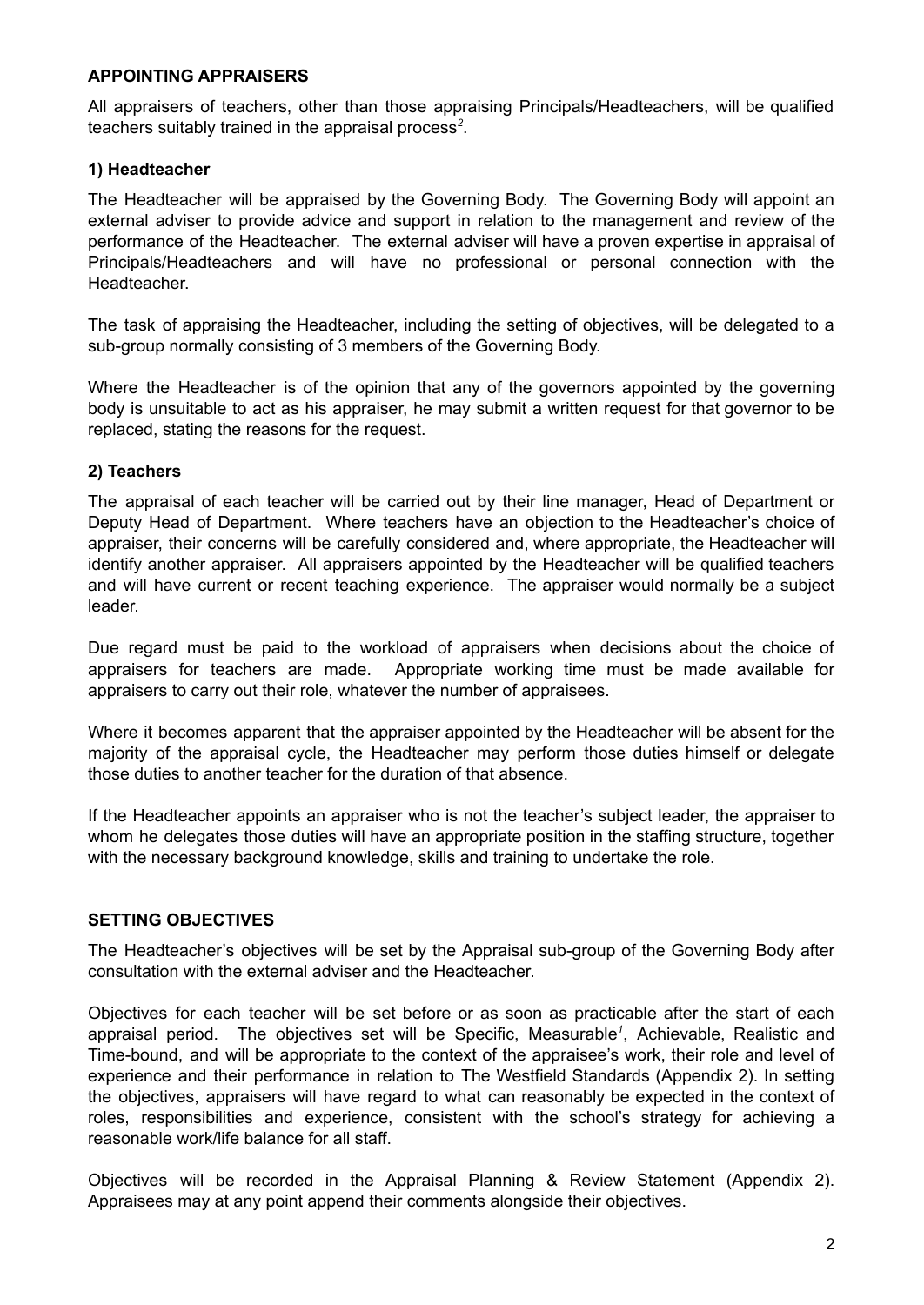The appraiser and appraisee will seek to agree the objectives. Objectives may be revised if circumstances change. The school will operate a system of moderation to ensure that all appraisers are working to the same standards. Targets will be moderated across the school to ensure that they are consistent between teachers with similar experience and levels of responsibility. Should the objectives not be agreed, the final decision on allocation of objectives rests with the Headteacher *3* .

The agreed objectives will contain a description of what success may look like. Where use of numerical targets is appropriate, these will be reasonable, in the circumstances in which the Headteacher works and it will be recognised that factors outside teachers' control may significantly affect success.

Setting more than three objectives, or using sub-targets, can lead to teachers experiencing unreasonable workload and pressure, making the objectives more difficult to achieve. Therefore, other than in exceptional circumstances, no teacher will be given more than three objectives.

The objectives set for each teacher are intended to contribute to the school's plans for improving the school's educational provision and performance and improving the education of students attending the school and will take into account the professional aspirations of the teacher.

Before objectives are set, teachers should self-assess their performance against The Westfield Standards using appendix 3. The self-assessment should be used by the appraiser and appraise in identifying and agreeing objectives. Teachers may wish to provide evidence to support their self-assessment. The self-assessment will be moderated at the meeting by the appraiser.

The appraiser will take into account the effects of an individual's circumstances, including any disability, when agreeing objectives. For example, this might include a reasonable adjustment to allow an individual slightly longer to complete a task than might otherwise be the case. When staff return from a period of extended absence, objectives may be adjusted to allow them to readjust to their working environment.

Before, or as soon as practicable after the start of each appraisal period, each teacher will be informed of the professional standards against which that teacher's performance in that appraisal period will be assessed. Teachers will be assessed against the Westfield Standards, based on The Teachers' Standards (May 2012) and modified by the Teachers' Appraisal Working Party (Spring 2014).

#### **REVIEWING PERFORMANCE**

#### **Observation**

This school believes that observation of classroom practice and other responsibilities is important both as a way of assessing teachers' performance in order to identify any particular strengths and areas for development they may have, and for gaining useful information which can inform school self-evaluation and improvement more generally.

The amount and type of classroom observation will depend on the individual circumstances of the teacher and the overall needs of the school.

Classroom observation for appraisal purposes will be carried out by those with QTS.

The effective and efficient operation of the appraisal process requires lesson observation to be a confidential process of constructive engagement within an atmosphere of support and co-operation.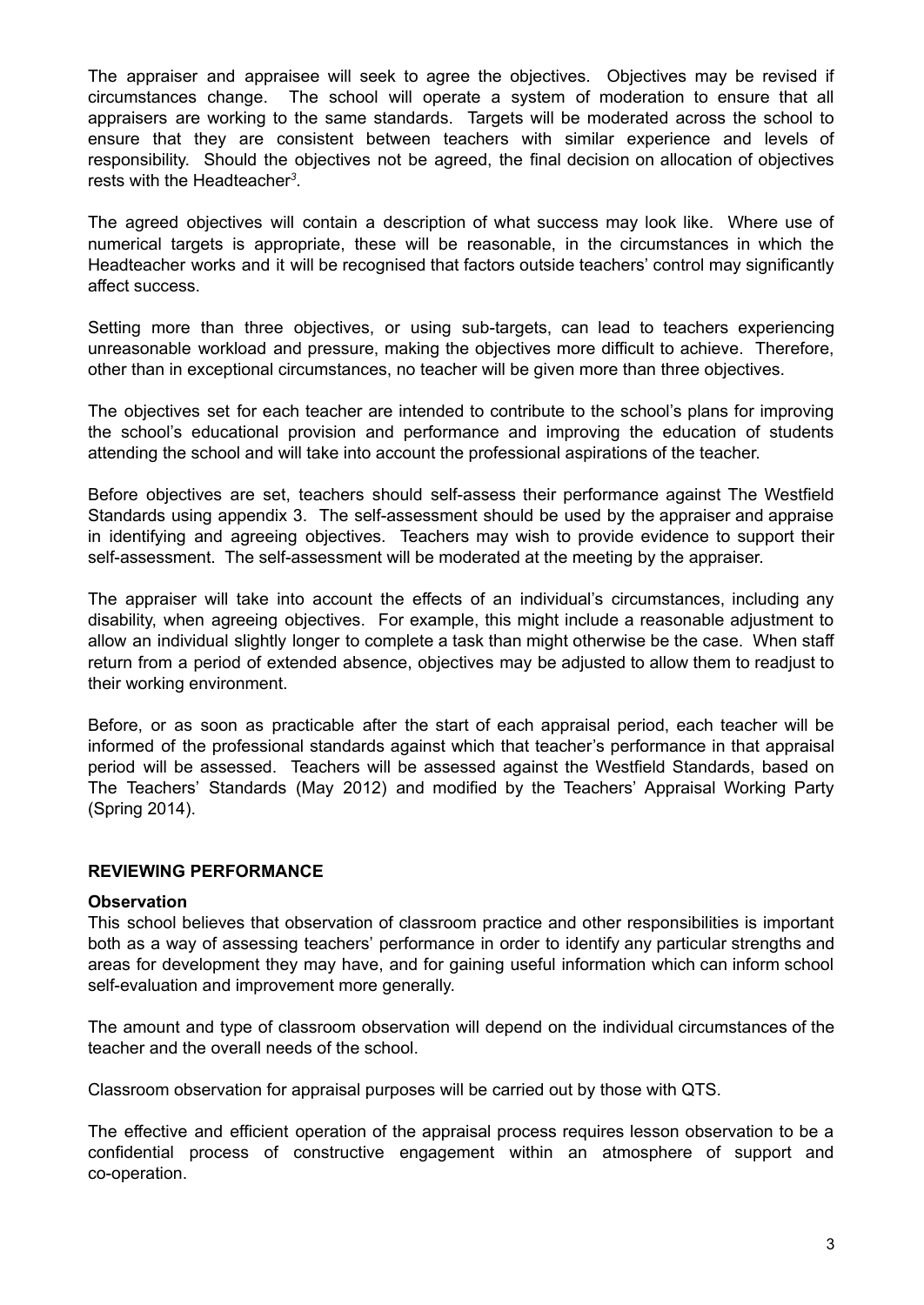Accordingly, observations will be carried out in a supportive fashion, with professionalism, integrity and courtesy; will be evaluated objectively and reported accurately and fairly; and will take account of particular circumstances which may affect performance on the day *4*.

The arrangements for classroom observation will be agreed between appraiser and appraisee in advance, will be included in the Appraisal Planning & Review Statement at the start of the cycle, and will include the amount of observation and specify its primary purpose, any particular aspects of the teacher's performance to be assessed, the duration of the observation, when during the appraisal cycle the observation will take place and who will conduct the observation.

For the purposes of appraisal, teachers' performance will be observed on an appropriate and reasonable number of occasions and will, as far as possible, be agreed by the appraiser with the appraisee based on the individual circumstances of the teacher and the overall needs of the school. The number and duration of appraisal observations will be in accordance with the school's Classroom Observation Protocol (attached as appendix 1), which includes provision for exceptional circumstances where concerns have been raised about a teacher's performance, or where the teacher requests additional observation visits.

The appraisee will be given verbal feedback at least by the end of the next school day and written feedback within 5 working days, unless circumstances make this impossible. For the purpose of professional development, feedback about lesson observations should be developmental and in line with the school's Classroom Observation Protocol.

Headteachers/Principals or other leaders with responsibility for learning and teaching standards may also visit classrooms in order to fulfil their school leadership responsibilities. A distinction needs to be made between observation for the purposes of the formal appraisal process and subject leaders'/Senior Leadership Team's general responsibility to know their school, the staff and the children and support good practice. The length and frequency of visits to classrooms and the notice to be given will vary depending on specific circumstances, but will be in accordance with the school's Classroom Observation Protocol.

The school may use the findings of each classroom visit and observation, including appraisal observations, for other management purposes (for example, subject area reviews), thereby seeking to keep the total number of occasions on which teachers are observed to reasonable levels *5* .

Where a teacher is experiencing difficulties, see the section on Teachers Experiencing Difficulties (below).

#### **REVIEWING PERFORMANCE**

#### **Other Evidence**

A fundamental principle of this policy is that appraisal should not be about a snapshot in time, but should reflect typical performance over a sustained period. Information other than lesson observations should be used to build up a rounded picture of typical performance against 'The Westfield Standards' including work sampling, student progress, role in faculty development planning, evidence and impact or relevant CPD, communications from outside agencies and or/parents where appropriate and evidence of wider professional responsibilities.

#### **Development and Support**

Appraisal is a supportive process which will be used to inform continuing professional development. The school wishes to encourage a culture in which all teachers take responsibility for improving their teaching through appropriate professional development, through peer observation for example. Professional development will be linked to school improvement priorities and to the on-going professional development needs and priorities of individual teachers.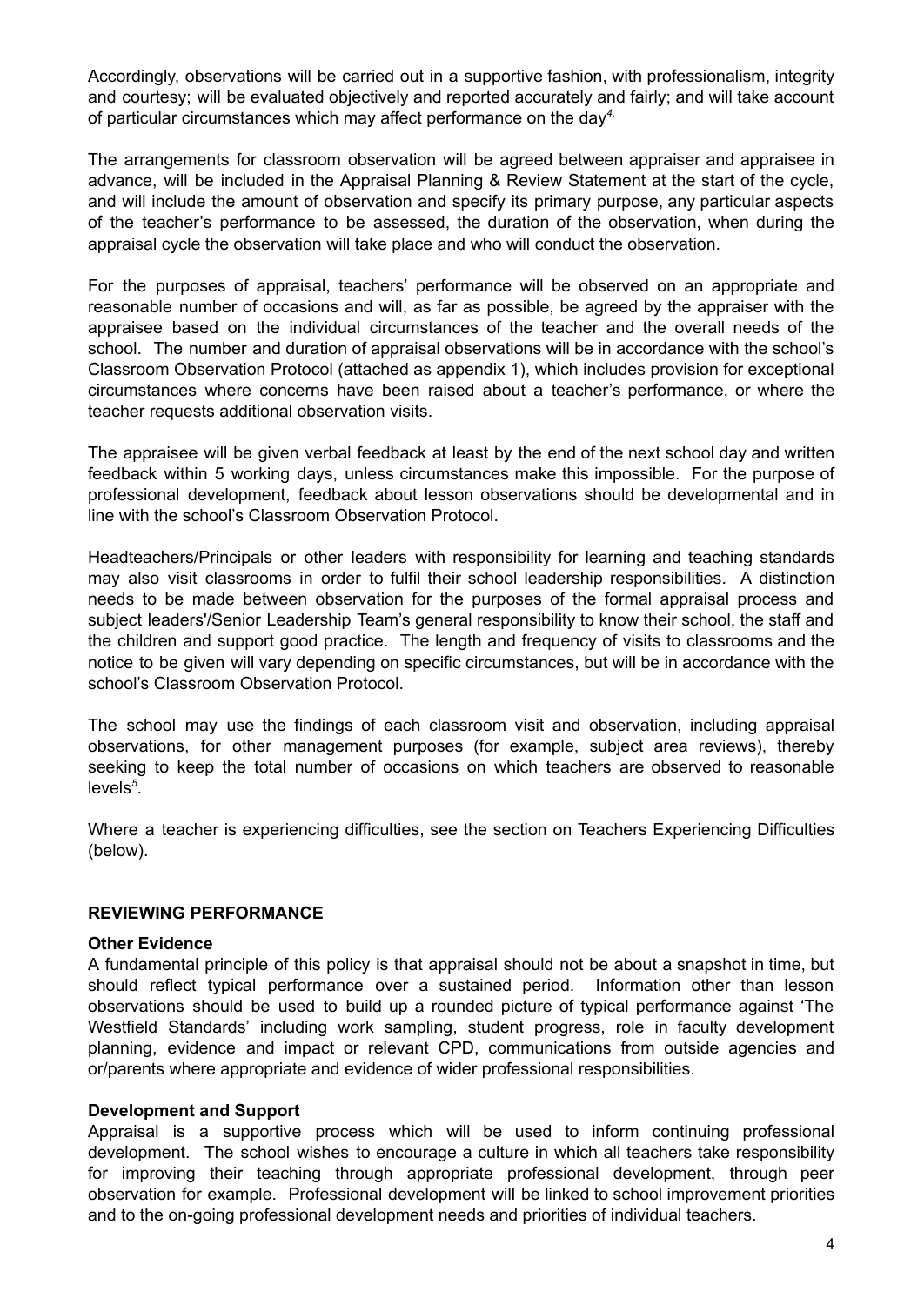The school's CPD programme will be informed by the training and development needs identified as part of the appraisal process. The Governing Body will ensure in the budget planning that, as far as possible, resources are made available in the school budget for appropriate training, and support agreed for appraisees, maintaining access on an equitable basis.

An account of the training and development needs of teachers, including the instances where it did not prove possible to provide any agreed CPD, will form a part of the Headteacher's annual report to the Governing Body about the operation of the appraisal process in the school *5* .

With regard to the provision of CPD in the case of competing demands on the school budget, a decision on relative priority will be taken with regard to the extent to which:

a) the training and support will help the academy to achieve its priorities; and

b) the CPD identified is essential for an appraisee to meet their objectives.

Account will be taken in a review meeting of where it has not been possible for teachers to fully meet their performance criteria because the support recorded in the planning statement has not been provided.

Where a teacher is experiencing difficulties, see the section on Teachers Experiencing Difficulties (below).

#### **Feedback**

Teachers will receive constructive feedback on their performance throughout the year and as soon as practicable after observation has taken place or other evidence has come to light (see section on **Observation** above). Feedback will highlight particular areas of strength as well as any areas that need development and will:

- give clear feedback to the teacher;
- give the teacher the opportunity to comment and discuss the concerns;
- agree any support (e.g. coaching, mentoring, structured observations), that will be provided to help address developmental needs.

Where a teacher is experiencing difficulties, see the section on Teachers Experiencing Difficulties (below).

### **ANNUAL ASSESSMENT**

Each teacher's performance will be formally assessed in respect of each appraisal period. In assessing the performance of the Headteacher, the Governing Body must consult the external adviser. At the end of the cycle, assessment of performance against an objective will be on the basis of the performance criteria set at the beginning of the cycle. Good progress towards the achievement of a challenging objective, even if the performance criteria have not been met in full, will be assessed favourably.

The appraisal cycle is annual, but on occasions it may be appropriate to set objectives that will cover a period over more than one cycle. In such cases, the basis on which the progress being made towards meeting the performance criteria for the objective will be assessed at the end of the first cycle and will be recorded in the planning and review statement at the beginning of the cycle.

The teacher will receive as soon as practicable following the end of each appraisal period – and have the opportunity to comment on - a written appraisal report. The Appraisal Planning & Review Statement will include:

- details of the teacher's objectives for the appraisal period in question;
- an assessment of the teacher's performance of their role and responsibilities against their objectives, and against the relevant standards;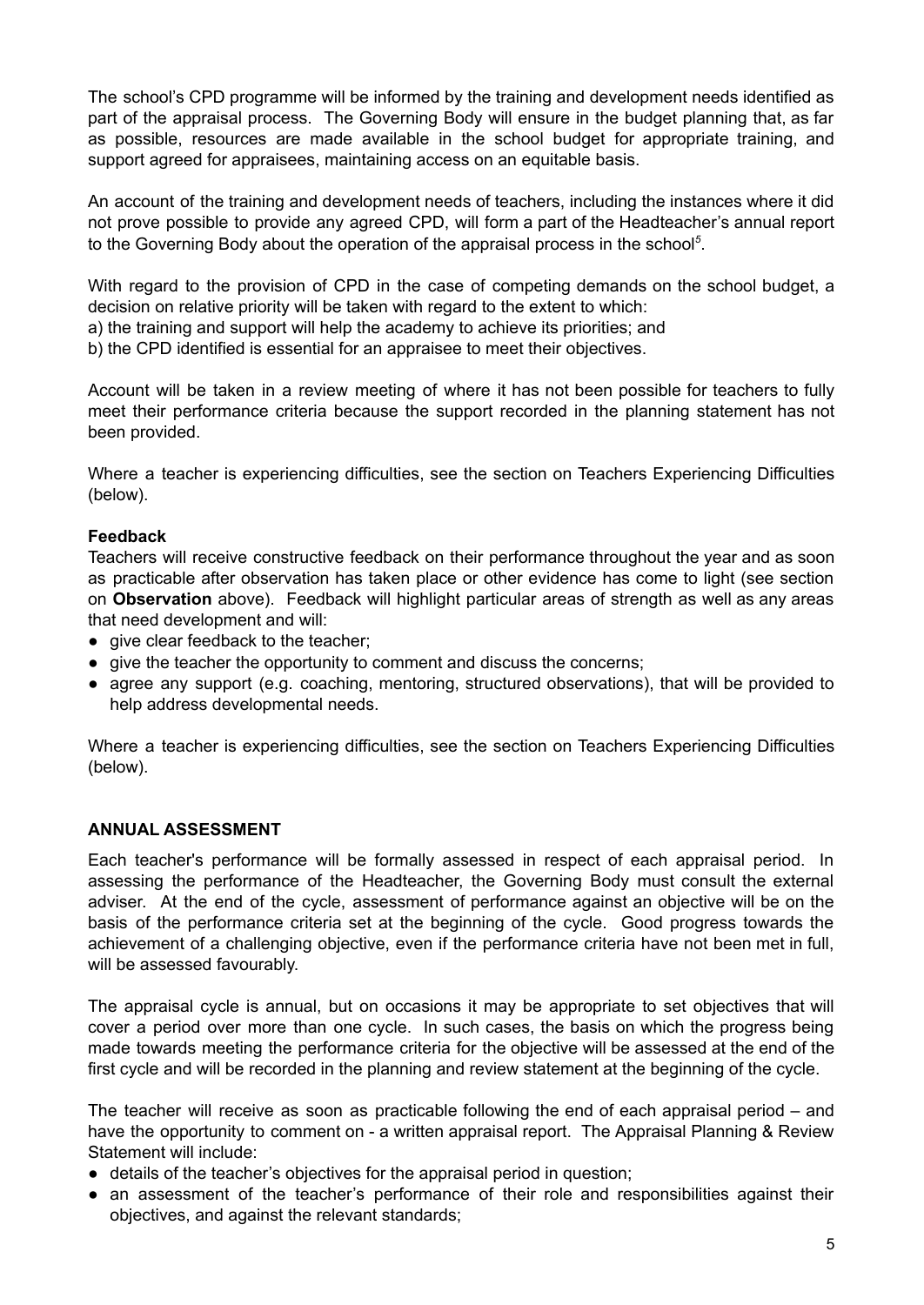- an assessment of the teacher's training and development needs and identification of any action that should be taken to address them;
- a recommendation on pay **(N.B. – pay recommendations need to be made by 31 December for Principals/Headteachers and by 31 October for other teachers)***;*
- a space for the teacher's own comments.

A review meeting will take place to discuss the content of the report and any further action required and to inform objective setting for the next cycle. In some circumstances an interim review meeting may be appropriate *6* .

The assessment of performance and of training and development needs will inform the planning process for the following appraisal period. An account of the training and developmental needs of teachers should form part of the Headteacher's Annual Report to the Governing Body.

Where a teacher is experiencing difficulties, see the section on Teachers Experiencing Difficulties (below).

### **PAY PROGRESSION**

Where teachers are eligible for pay progression, the recommendation made by the appraiser will be based on the assessment of the teacher's performance against their appraisal objectives, having regard to any specific and significant contextual circumstances which might have impacted upon performance *6* , and against the relevant professional standards (see section on **Appointing Appraisers – Teachers** and footnotes 3-5 for detail of professional standards applicable to teachers). The decision made by the relevant decision-making body will be based on the statutory criteria and guidance set out in the School Teachers' Pay and Conditions Document (STPCD)<sup>7</sup> and the relevant teacher standards.

#### **APPEALS**

Appraisees have a right of appeal against any of the entries in the written appraisal report. Details of the appeals process are available from the Headteacher or from the Governing Body. Where the Headteacher has not been recommended for pay progression he will be informed by the appropriate governor. The Headteacher will notify any teacher who has not been recommended for pay progression of the date when the Governing Body meets to consider pay recommendations, following which the teacher (and Headteacher when they have not been recommend for pay progression) may exercise the right of appeal, assisted by a companion who may be a colleague, a trade union official or a trade union representative. See Appendix 5.

#### **TEACHERS EXPERIENCING DIFFICULTIES**

When dealing with a teacher experiencing difficulties, the objective is to provide support and guidance through the appraisal process in such a way that the teacher's performance improves and the problem is, therefore, resolved.

Where it is apparent that a teacher's personal circumstances are leading to difficulties at school, support will be offered as soon as possible without waiting for the formal annual assessment. In such circumstances advice and support from Human Resources should be sought and the teacher should be advised to seek support from their union representative.

If an appraiser identifies through the appraisal process, or via other sources of information, for example verifiable parental concerns, that the difficulties experienced by a teacher are such that, if not rectified, could lead to capability procedures the appraiser, the Headteacher, a member of the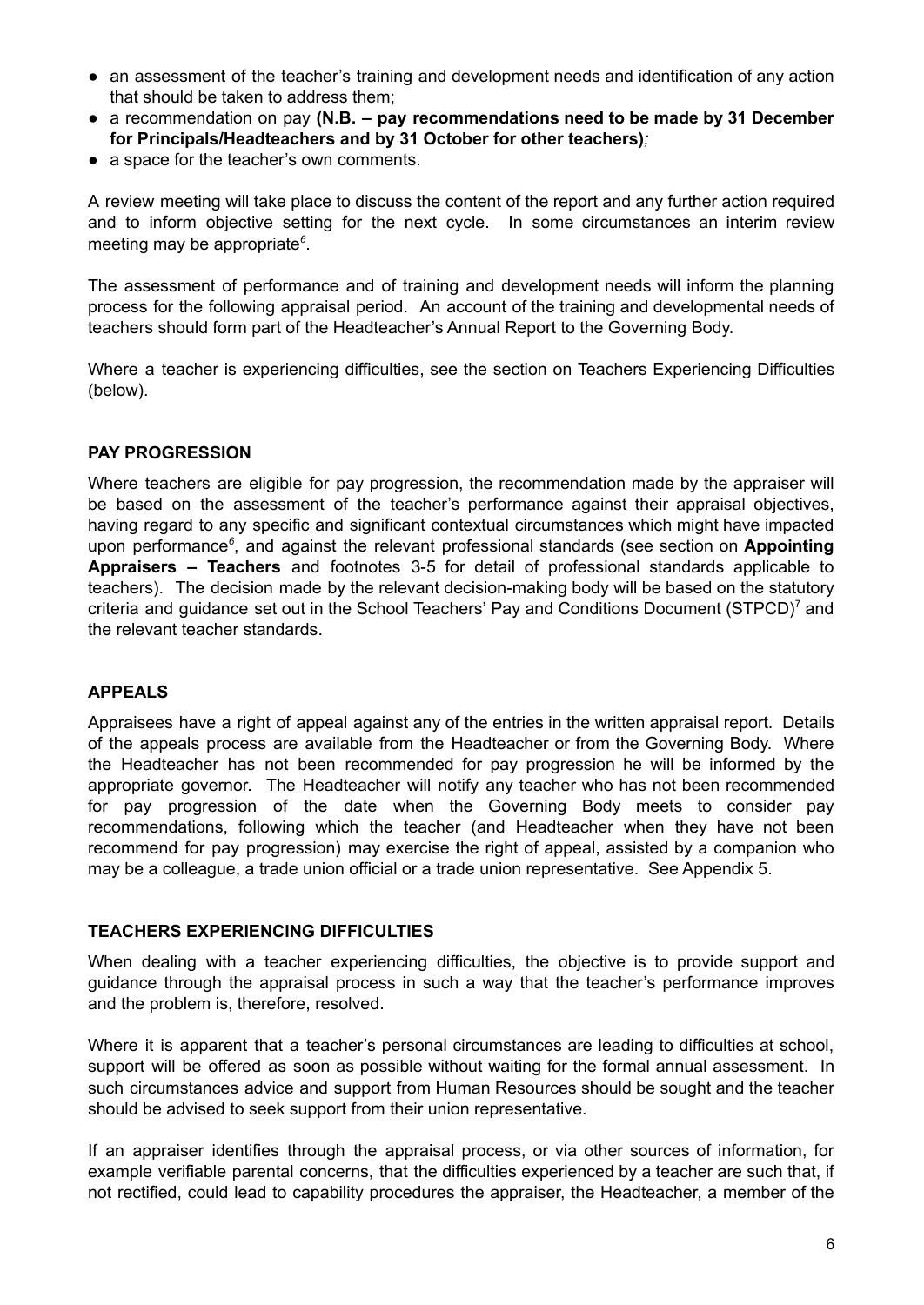Senior Leadership Team, or a subject leader will, as part of the appraisal process, meet the teacher to:

- give clear written feedback to the teacher about the nature and seriousness of the concerns;
- give the teacher the opportunity to comment on and discuss the concerns;
- give the teacher at least 5 working days' notice that a meeting will be held to discuss targets for improvement alongside a programme of support, and inform the teacher that he/she has the right to be assisted by a representative of an independent trade union or work place colleague, and at any future meetings where capability will be discussed;
- in consultation with the teacher at the above meeting, an action plan with support will be established (for example coaching, training, in-class support, mentoring, structured observations, visits to other classes or schools or discussions with advisory teachers), that will help address those specific concerns;
- make clear how progress will be monitored and when it will be reviewed;
- $\bullet$  explain the implications and process if no or insufficient improvement is made.

The teacher's progress will continue to be monitored as part of the appraisal process and a reasonable time given for the teacher's performance to improve. This will depend upon the circumstances, but will be for a specified period of time, for example half a term, with appropriate support as agreed in the Action Plan, in order that the aim of recovering and improving performance can be achieved. During this monitoring period the teacher will be given regular feedback on progress and arrangements will be made to modify the support programme if appropriate.

If sufficient progress is made such that the teacher is performing at a level that indicates there is no longer a possibility of capability procedures being invoked, the teacher should be informed of this at a formal meeting with the appraiser or Headteacher. Following this meeting the appraisal process will continue as normal.

If no, or insufficient, improvement has been made over this period, the teacher will be invited to a transition meeting to determine whether formal capability proceedings need to be commenced or the appraisal process remains in place. The teacher may be assisted by a trade union representative or work colleague and will have at least 5 working days' notice of the meeting.

#### **GENERAL PRINCIPLES UNDERLYING THIS POLICY**

#### **ACAS Code Of Practice on Disciplinary and Grievance Procedures**

In the first instance, issues relating to teacher performance will be managed through the arrangements for Teachers Experiencing Difficulties set out within this policy.

The conduct of any subsequent formal capability process will be undertaken outside the Appraisal process under the separate Capability Procedure and in accordance with the provisions of the ACAS Code of Practice.

#### **Consistency of Treatment and Fairness**

The Governing Body is committed to ensuring consistency of treatment and fairness and will abide by all relevant equality legislation.

#### **Sickness**

If long term sickness absence appears to have been triggered by the commencement of monitoring or application of the formal capability procedure, the case will be dealt with in accordance with the school's Absence Policy and will normally be referred to the Occupational Health Service to assess the member of staff's health and fitness for continued employment and the appropriateness or otherwise of continuing with monitoring or formal procedures*.* In some cases it may be appropriate for formal procedures to continue during a period of sickness absence. However, the views of the Occupational Health Physician will always be taken into account before a decision is reached.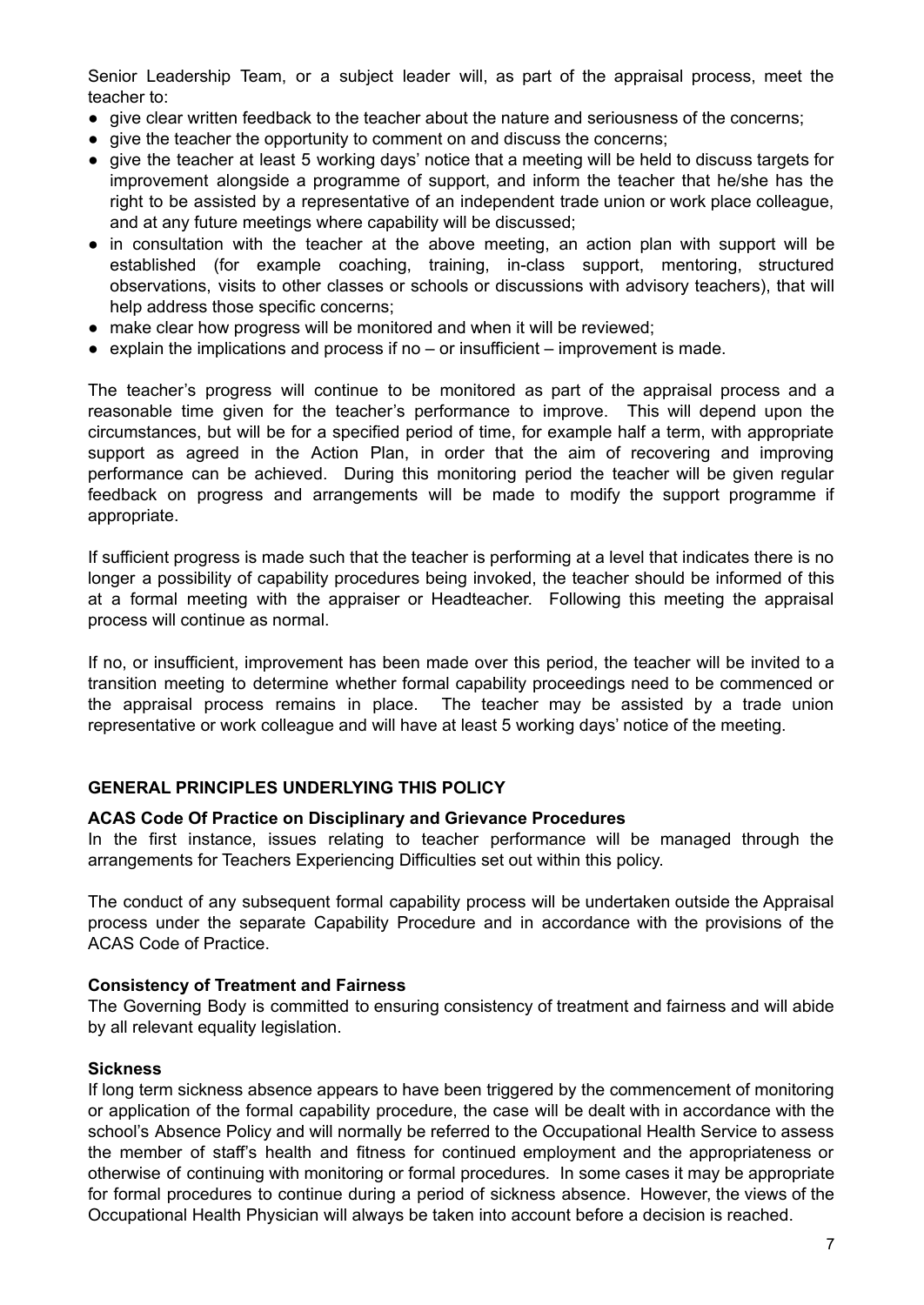#### **Grievances**

Where a member of staff raises a grievance during the appraisal or capability process, the appraisal or capability process may be temporarily suspended in order to deal with the grievance. Where the grievance and appraisal or capability cases are related it may be appropriate to deal with both issues concurrently *8* .

#### **Confidentiality & Professional Relationships**

The appraisal and capability processes will be treated with confidentiality. Only the appraisee and The Headteacher will have access to documents related to a teacher's appraisal. This will be done upon request and only where this is necessary to enable the subject leader to discharge her/his line management responsibilities. Appraisees will be consulted on requests for access to statements in the context of this policy.

The process of gathering evidence for performance review will not compromise normal professional relationships between teachers. The Governing Body recognises that the reviewer will consult with, and seek to secure the agreement of, the reviewee before seeking information from other colleagues about the work of the reviewee.

However, the desire for confidentiality does not override the need for the Headteacher and Governing Body to quality-assure the operation and effectiveness of the appraisal system. The Headteacher or appropriate colleague might, for example, review all teachers' objectives and written appraisal records personally – to check consistency of approach and expectation between different appraisers.

#### **Monitoring and Evaluation**

The Headteacher and Governing Body will monitor the operation and effectiveness of the school's appraisal arrangements.

The Headteacher will provide the Governing Body with a written report on the operation of the school's Teachers' Appraisal & Capability Policies annually. This would frequently be the same as that produced for OfSTED. The report will not identify any individual by name *8* .

The report will include an assessment of the impact of these policies on:

- **■** Race
- $Sex$
- Sexual Orientation
- Disability
- Religion and Beliefs
- $\leq$  Age
- **Part-time Status**
- **Maternity and Pregnancy**

The Headteacher will report on whether there have been any appeals or representations on an individual or collective basis on the grounds of alleged discrimination.

#### **Retention**

The Headteacher and Governing Body will ensure that all written appraisal records are retained in a secure place for six years and then destroyed *9* .

*1 Where an objective is measurable, due regard should be paid to the reasonableness of any numerical targets identified.*

*2 "Teachers' Standards" DfE 2012*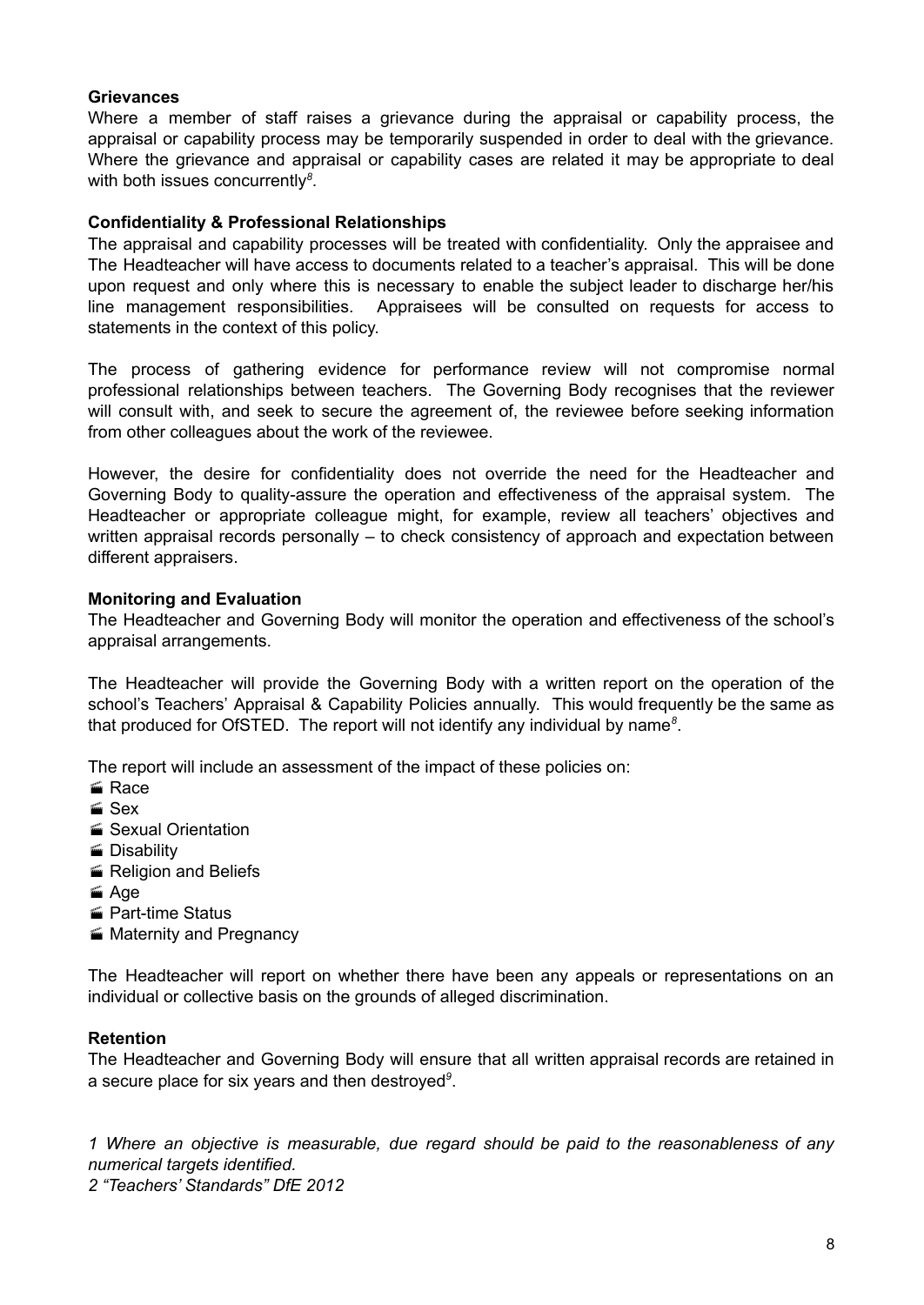*3 The Framework of Professional Standards for Post-Threshold Teachers, Excellent Teachers and Advanced Skills Teachers is set out in Annex 1 of Section 2 of the School Teachers' Pay and Conditions Document 2011*

*4 The current Framework may be replaced in due course by the proposed Master Teacher standards.*

*5 Likewise any findings from classroom visits by school leaders that might be relevant to and supportive of a teacher's professional development should be fed back to appraiser and appraisee as soon as possible after the classroom visit has taken place, to inform the appraisal process.*

*Teachers (including the Headteacher) whose posts have responsibilities outside the classroom should also expect to have their performance of those responsibilities observed and assessed.*

*6 For example, a sudden in-year influx of children whose first language is not English*

*7 This will apply to all teachers in maintained schools and those teachers in academies who remain subject to the provisions of the School Teachers' Pay and Conditions Document*

*The Governing Body has agreed the Pay Policy of the school and has considered the implications of the Teachers' Appraisal Policy with respect to the arrangements relating to teachers' pay in accordance with the School Teachers' Pay and Conditions Document. The Governing Body will ensure that decisions on pay progression are made by 31 December for Principals/Headteachers and by 31 October for other teachers.*

8 Particular care will need to be taken, especially in smaller schools, to ensure that by reporting on *the operation of the policy with reference to protected characteristics the report does not inadvertently identify individual employees.*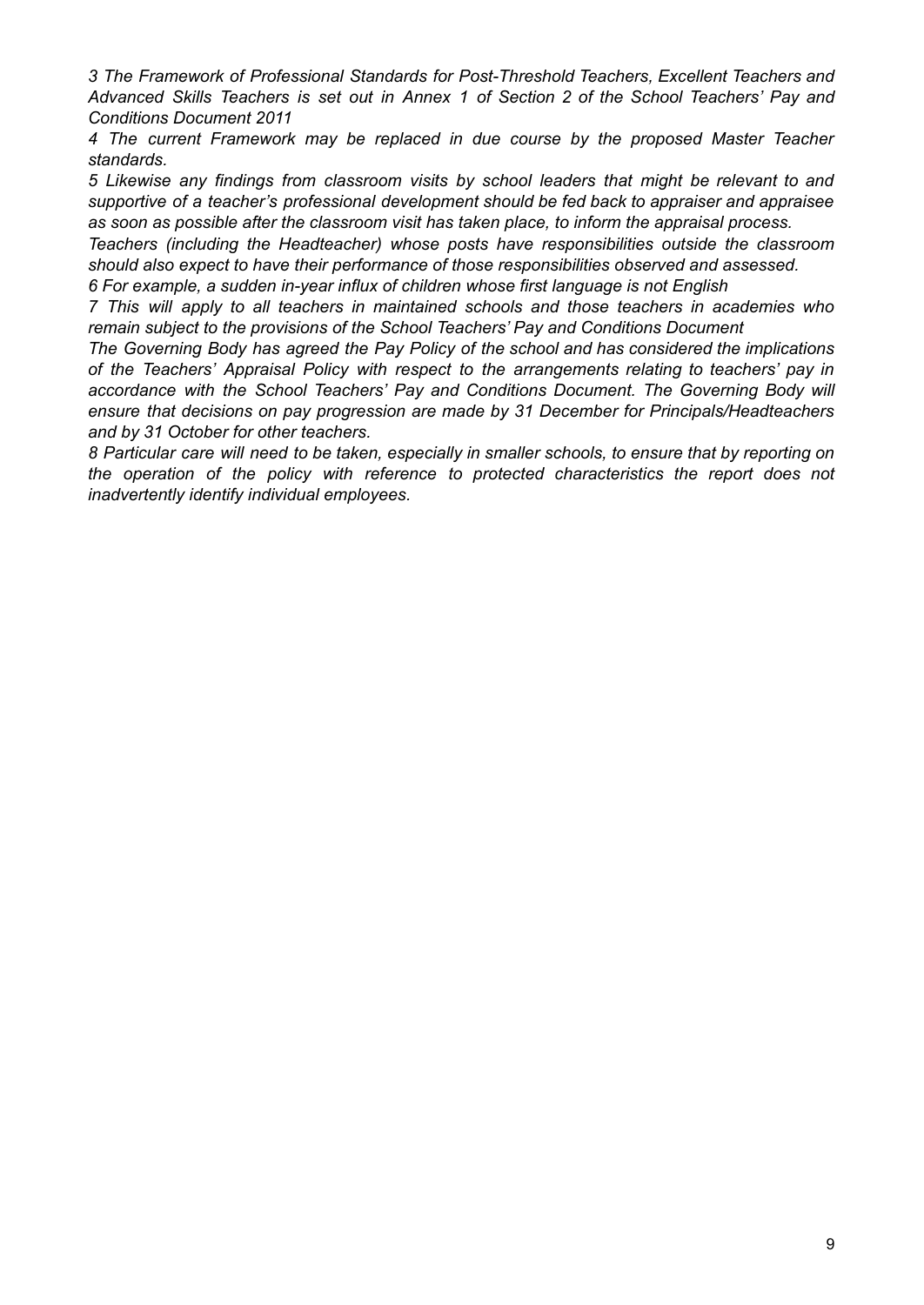### **CLASSROOM OBSERVATION PROTOCOL**

The Governing Body and school leadership are committed to ensuring that classroom observation for appraisal purposes is developmental and supportive and that those involved in the process will:

- $\equiv$  carry out the role with professionalism, integrity and courtesy;
- evaluate objectively;
- $\equiv$  report accurately and fairly;
- $\blacktriangleright$  respect the confidentiality of the information gained.

#### **Classroom observation for appraisal purposes**

The amount of classroom observation arranged for any teacher for appraisal purposes will be proportionate to need, having regard to the individual circumstances of the teacher and the needs of the school, but will not be excessive.

'Proportionate to need' means it will take place on an appropriate and reasonable number of occasions agreed, as far as possible, by the appraiser with the appraisee, based on the individual circumstances of the teacher and the overall needs of the school.

In this school 'proportionate to need' and 'the overall needs of the school' are determined by the Governing Body on the advice of the Headteacher and in consultation with staff.

Where evidence emerges about the appraisee's teaching performance which gives rise to concern during the appraisal cycle, classroom observations may be arranged in addition to those recorded at the beginning of the cycle, subject to determination at a meeting between appraiser, appraisee and Headteacher or member of the school Senior Leadership Team with a view to addressing any such concern.

Although such classroom observation is undertaken for appraisal purpose, other information gathered during the observation will be used, as appropriate, for a variety of purposes including to inform school self-evaluation and school improvement strategies in accordance with the school's commitment to streamlining data collection and minimising bureaucracy and workload burdens on staff.

In keeping with the commitment to supportive and developmental classroom observation, observations will be agreed between appraiser and appraisee in advance and be included in the appraisal planning statement.

Classroom observations for appraisal purposes will only be undertaken by persons with QTS. In addition, in this school such classroom observation will only be undertaken by teachers informed by the school's published Teachers' Appraisal Policy on how to prepare for and conduct observations, and on how to give constructive supportive feedback in the context of professional dialogue between colleagues.

Verbal feedback will be given as soon as possible after the observation and by at least the end of the next school day following the observation taking place. It will be given during directed time in a suitable private environment. Written feedback will be provided within five working days of the observation taking place.

If issues emerge from an observation that were not part of the focus of the observation as recorded in the planning and review statement, these should also be covered in the written feedback and the appropriate action will be taken by the appraiser or the issues will be referred to the appropriate member of the school Senior Leadership Team to determine appropriate action in consultation with the appraiser and appraisee.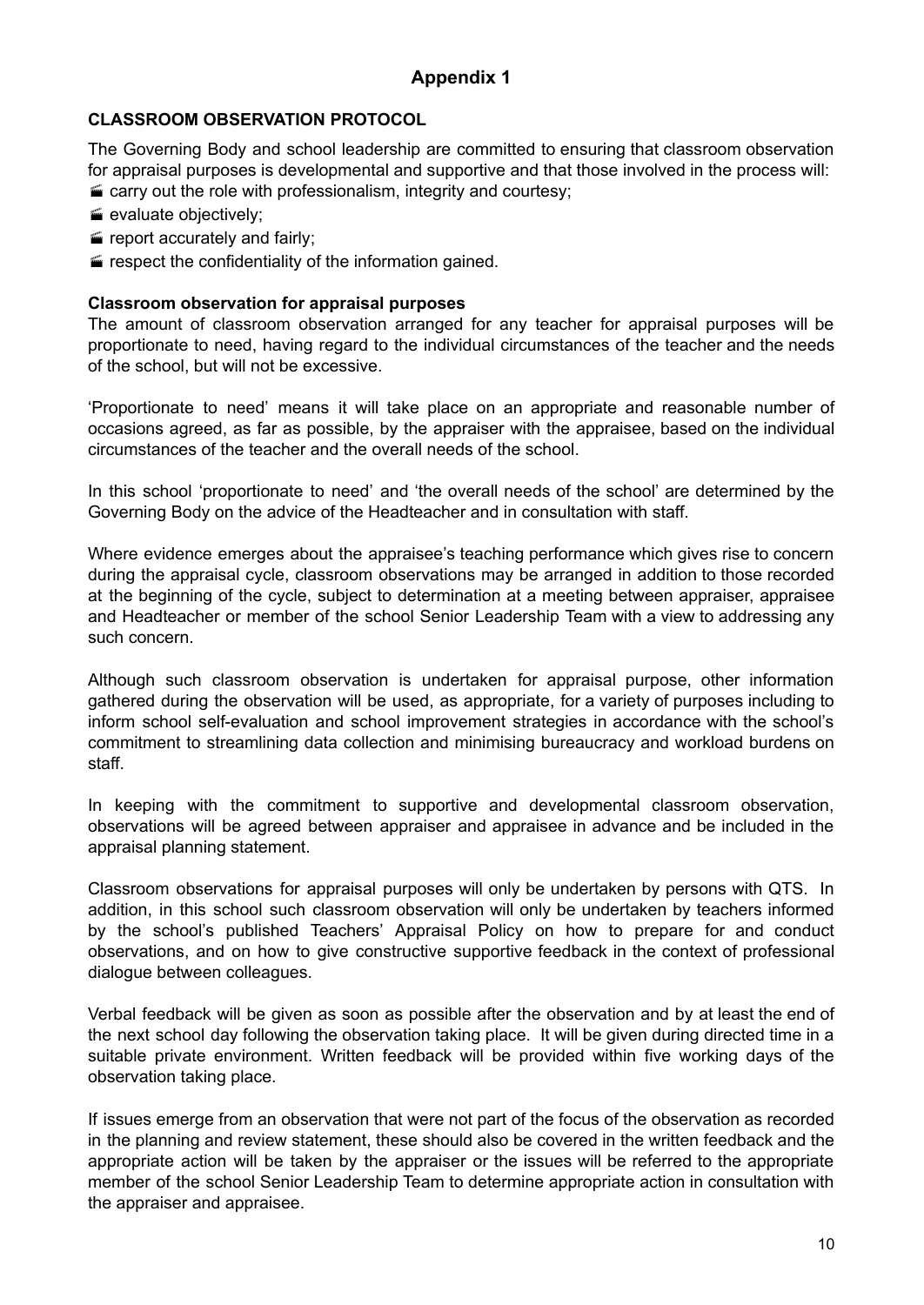The written record of feedback includes the date on which the observation took place, the lesson observed and the length of the observation. The teacher has the right to append written comments on the feedback document. No written notes in addition to the written feedback will be kept.

#### **Other classroom visits by school leaders**

In this school, the Headteacher will seek to discharge his responsibility for monitoring the quality of teaching and learning and other leadership responsibilities through classroom observations. However, the Headteacher (and other designated school leaders) may undertake other classroom visits in order to fulfil their school leadership responsibilities. In this school such classroom visits will be carried out by the Headteacher, supported by the following designated members of the Senior Leadership Team: Deputy Head and Assistant Headteacher (Learning & Teaching).

In keeping with the principle that appraisal should not be about a snapshot in time but should reflect typical performance over a sustained period, these classroom visits may be used to inform judgements made by the appraisee and/or the appraiser.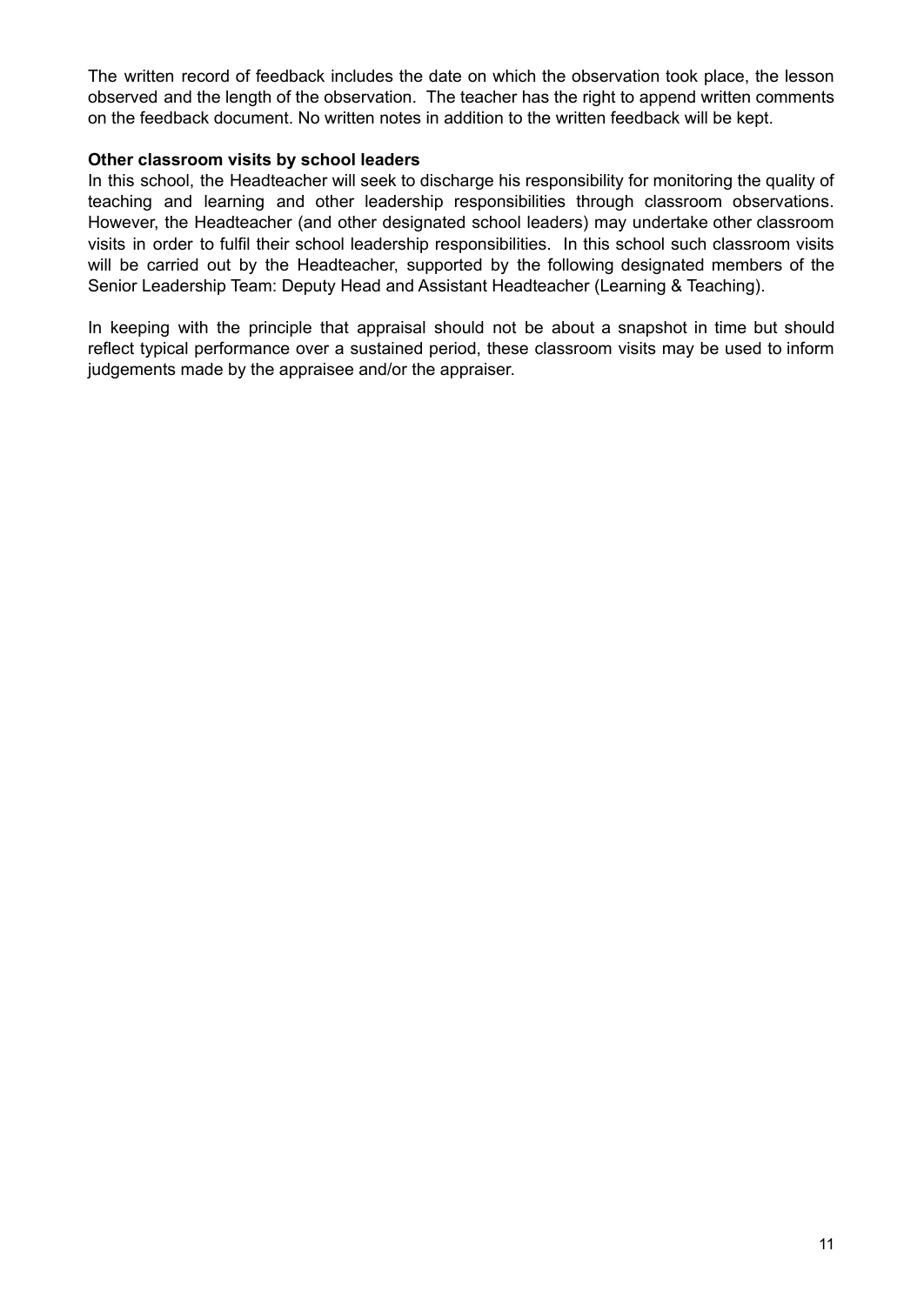# **Westfield Academy: Planning & Review Statement**

#### **CONFIDENTIAL**

| Appraisee's name: | ' Appraiser's name: |
|-------------------|---------------------|
|                   |                     |

#### **1.** Planning statement for next cycle

Objectives and targets for next cycle, including any relevant whole school/year/team/faculty objectives (including any professional standards against which progress is planned):

Extent, pattern and focus of planned classroom observation:

Support:

Timescale for completion: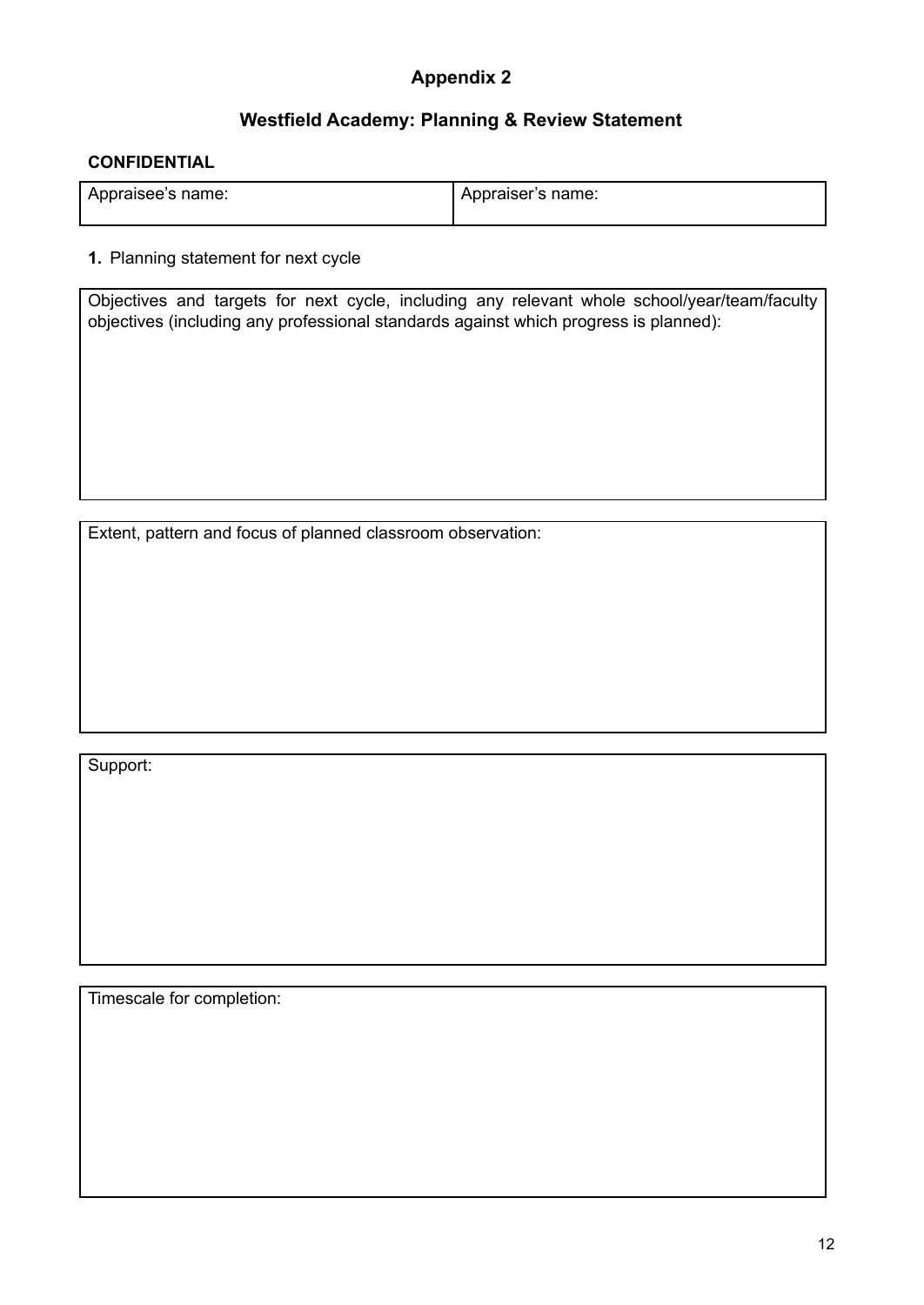# 2. Appraisal review for cycle just ended:

Assessment of performance against objectives for the appraisal cycle just ended:

Assessment against Teachers' Standards and any other relevant Professional Standards<sup>10</sup>:

Recommendation for pay progress (where appraise is eligible):

| Date: |  |  |  |
|-------|--|--|--|
| Date: |  |  |  |

Appraisee comments: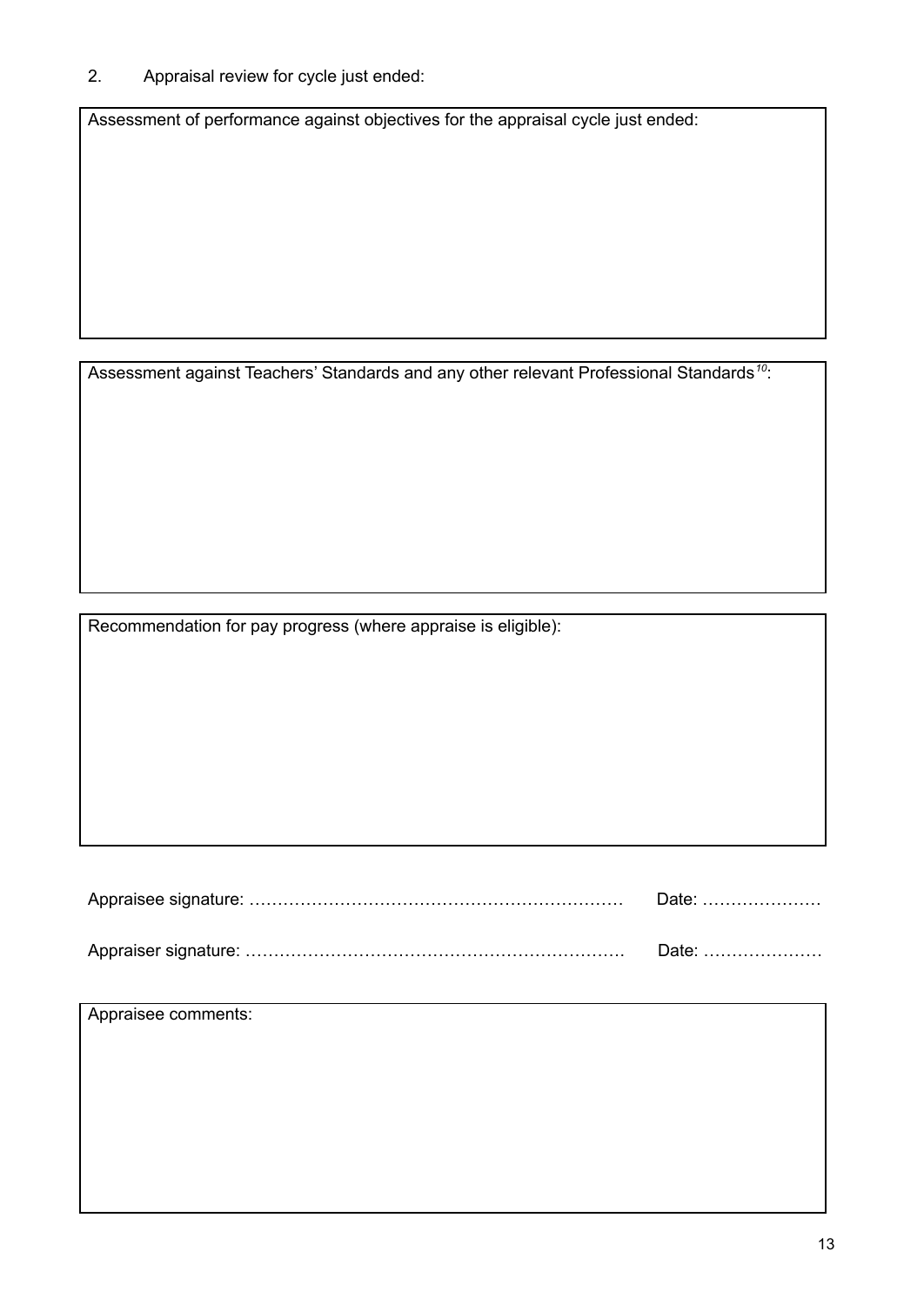# *10 See 'Appraisal Policy' for reference to other relevant Professional Standards* **Training and Development Appendix**

A copy of this Appendix should be sent to Assistant Headteacher (Learning & Teaching)

CONFIDENTIAL

| Training and development needs: |       |
|---------------------------------|-------|
|                                 |       |
|                                 |       |
|                                 |       |
|                                 |       |
|                                 |       |
|                                 |       |
|                                 |       |
|                                 |       |
|                                 |       |
|                                 |       |
|                                 |       |
|                                 |       |
|                                 |       |
|                                 |       |
| Action to be taken:             |       |
|                                 |       |
|                                 |       |
|                                 |       |
|                                 |       |
|                                 |       |
|                                 |       |
|                                 |       |
|                                 |       |
|                                 |       |
|                                 |       |
|                                 |       |
|                                 |       |
|                                 |       |
|                                 |       |
|                                 |       |
|                                 |       |
|                                 |       |
|                                 | Date: |
|                                 |       |
|                                 |       |
|                                 | Date: |

| Appraisee comments: |  |
|---------------------|--|
|                     |  |
|                     |  |
|                     |  |
|                     |  |
|                     |  |
|                     |  |
|                     |  |
|                     |  |
|                     |  |
|                     |  |
|                     |  |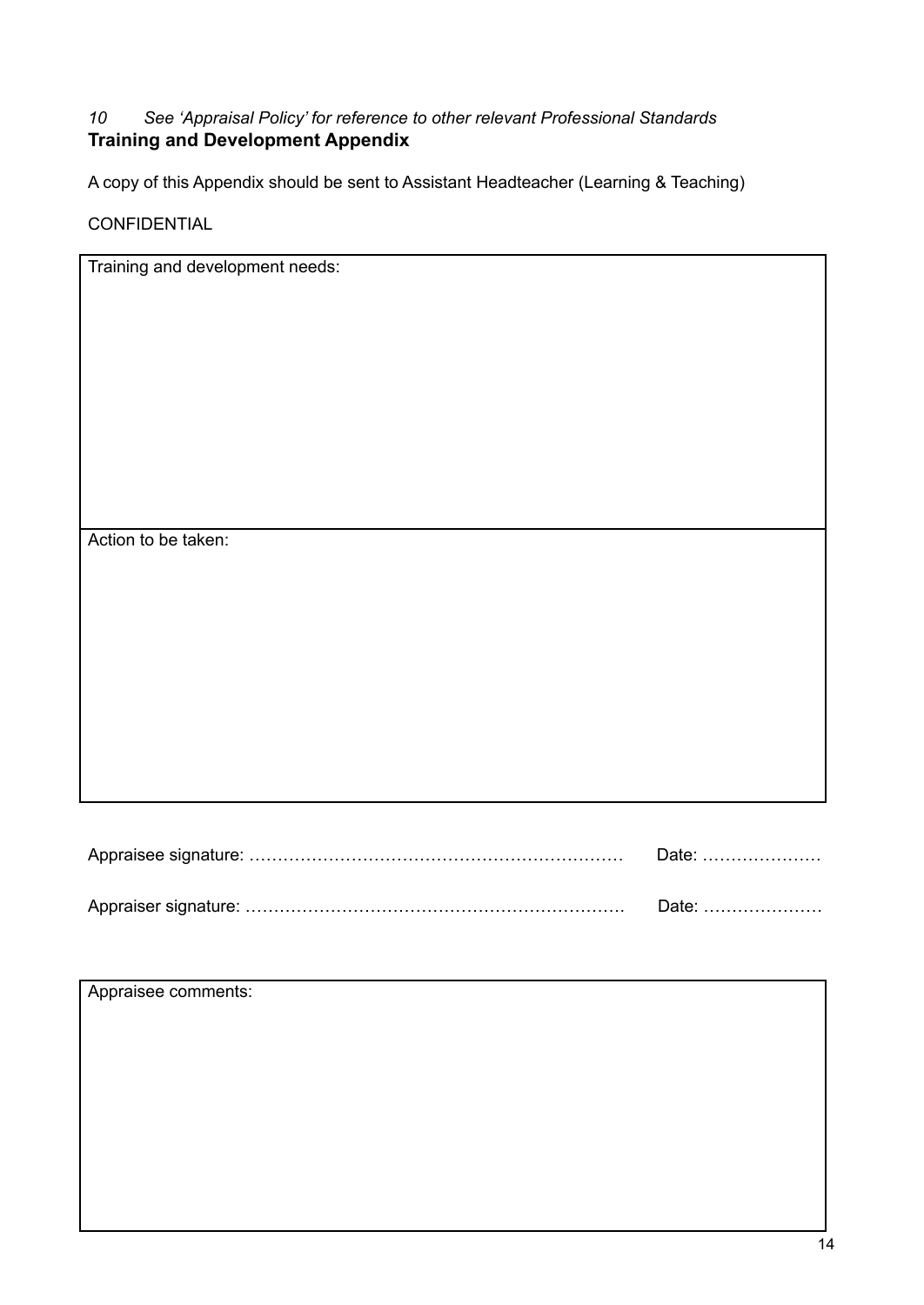**The Westfield Standards 2013/2014 – see separate document**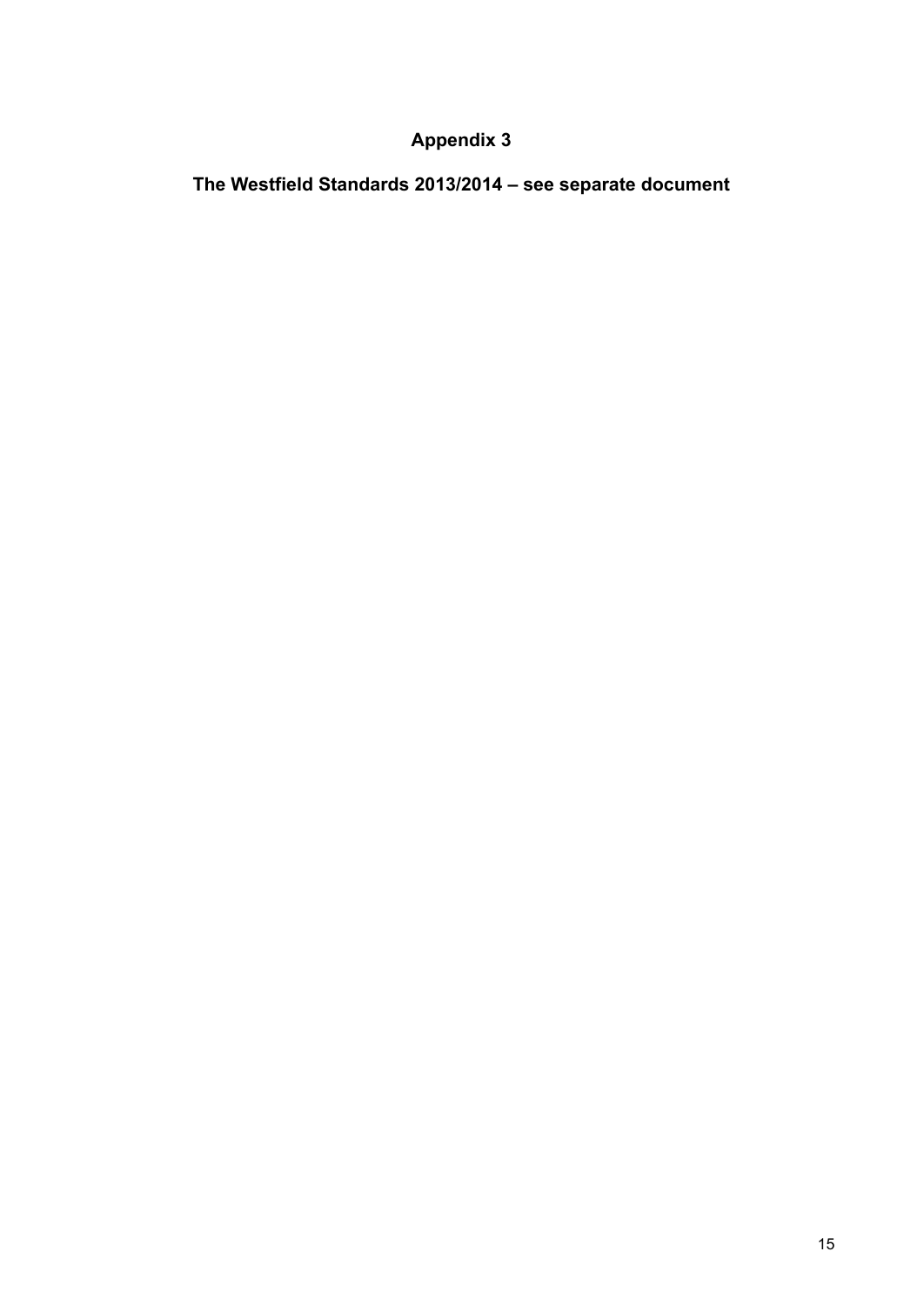

# **Appendix 4 – Self-Assessment Against the Westfield Standards**

**Name:** …………………………………………………

**Date:** ………………

| $1 =$ outstanding | $2 = good$           |
|-------------------|----------------------|
| 3 = satisfactory  | $4 =$ unsatisfactory |

| <b>Westfield Standards</b>                                                     | 1               | $\overline{2}$ | 3 | 4 |  |  | $\mathbf{2}$ | 3 | 4 | <b>Notes</b> |
|--------------------------------------------------------------------------------|-----------------|----------------|---|---|--|--|--------------|---|---|--------------|
| Set high standards which inspire, motivate<br>and challenge pupils             |                 |                |   |   |  |  |              |   |   |              |
| Promote good progress and outcomes by<br>pupils                                |                 |                |   |   |  |  |              |   |   |              |
| Demonstrate good subject and curriculum<br>knowledge                           |                 |                |   |   |  |  |              |   |   |              |
| Plan and teach well-structured lessons                                         |                 |                |   |   |  |  |              |   |   |              |
| Adapt teaching to respond to the strengths<br>and needs of all pupils          |                 |                |   |   |  |  |              |   |   |              |
| Make accurate and productive use of<br>assessment                              |                 |                |   |   |  |  |              |   |   |              |
| Manage behaviour effectively to ensure a<br>good and safe learning environment |                 |                |   |   |  |  |              |   |   |              |
| Fulfil wider professional responsibilities                                     |                 |                |   |   |  |  |              |   |   |              |
| <b>Total Score</b>                                                             |                 |                |   |   |  |  |              |   |   |              |
| Teachers' Standards met? (please circle)                                       | <b>YES / NO</b> |                |   |   |  |  |              |   |   |              |

**Appraiser:** …………………………………………………

**Appraisee:** …………………………………………………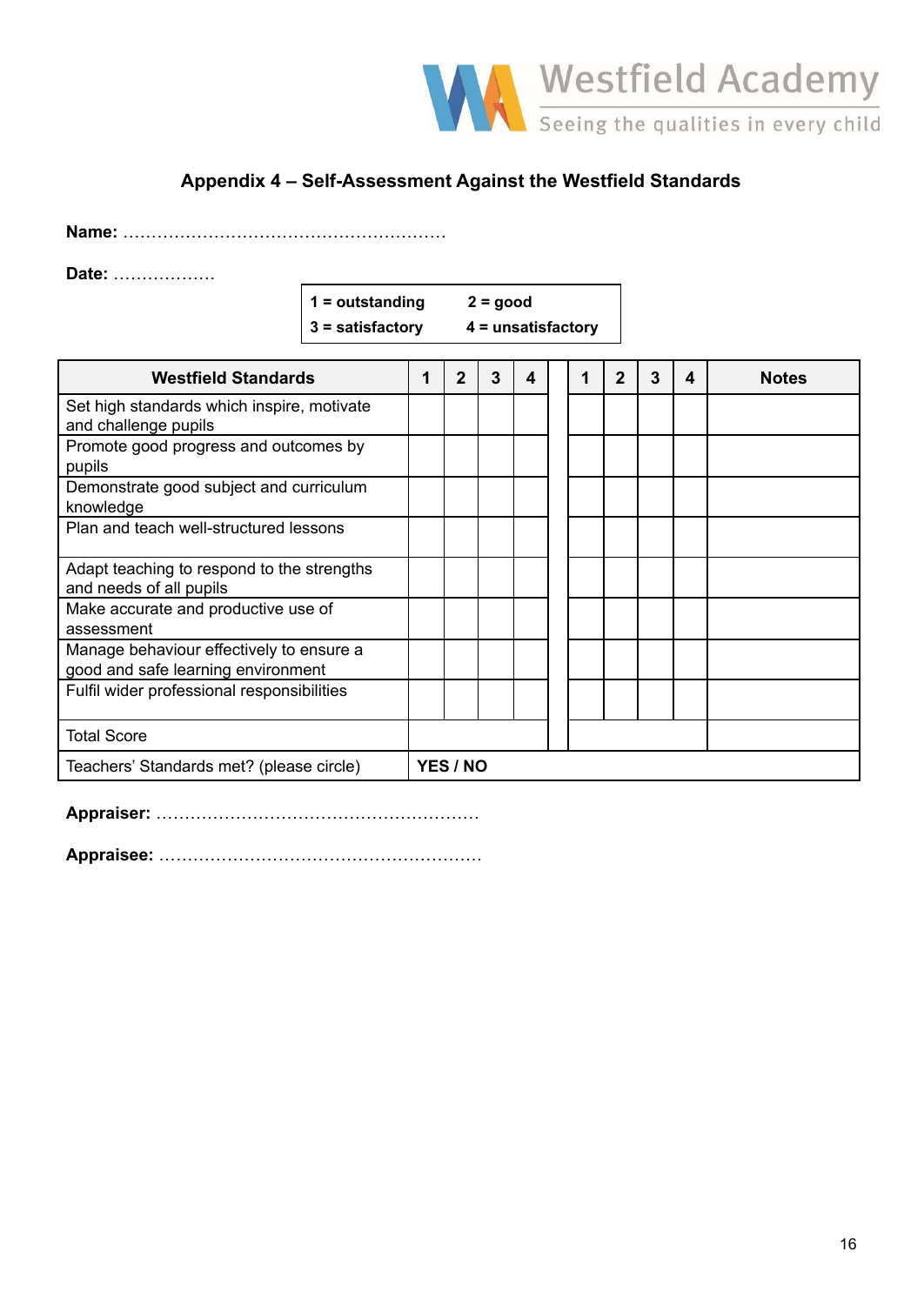# **Pay Appeals Procedure**

Where a member staff disagrees with the decision of the Headteacher and the Pay Committee, they may appeal.

Appeals should be put forward on the following grounds, namely that the person or committee by whom the decision was made:

- Incorrectly applied any provision of the STPCD, or Support Staff Terms and Conditions
- Failed to have proper regard for statutory guidance
- Failed to have proper regard of Westfield Academy's pay policy
- Failed to take proper account of relevant evidence
- Took account of irrelevant or inaccurate evidence
- Was biased or
- Otherwise unlawfully discriminated against the member of staff

Upon receipt of a written appeal a panel of governors will convene a meeting to consider the appeal.

The Pay appeals panel should comprise 3 governors, none of whom should be employees of the school, or be members of the Pay Committee. The panel should identify a chair from amongst their number.

Administration will be the responsibility of the clerk to the governors in liaison with the Headteacher.

The appeals committee can determine to uphold the appeal or the decision of the Headteacher.

Strict confidence will be observed with regard to the hearing and all related documentation.

The employee can arrange to be represented or supported by a representative of their professional association or a work colleague. The Headteacher may also arrange to be supported by a member of the Senior Leadership Team, Human Resources advisor or professional association representative.

The Clerk to The Governors will schedule the meeting of the appeals panel at which any appeals can be made. Appeals must be received by 31 January. In exceptional cases, the panel can be convened at other times.

Written evidence should be sent to the Clerk of the Governors no later than five days before the date of the hearing. This evidence will be shared with all members of the committee and both parties no later than three days before the hearing. No extra written evidence will be accepted during the hearing.

# **The Hearing**

The chair of the appeals committee will:

● Invite both parties to enter the meeting